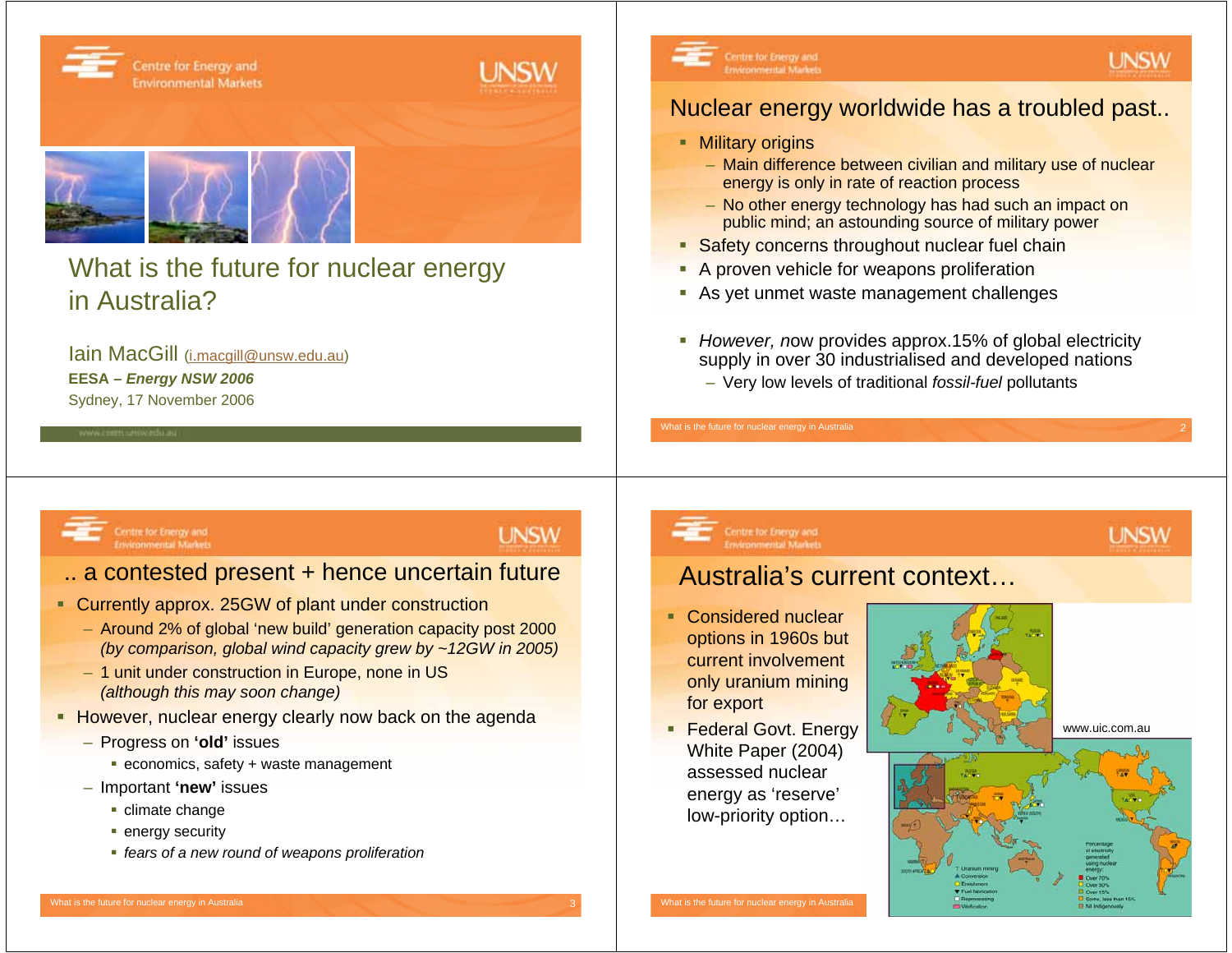

### …but what next?

Centre for Energy and<br>Environmental Market

Last Update: Saturday, November 4, 2006. 4:00pm (AEDT)



### Ignoring nuclear power foolish, PM says

The Prime Minister says nuclear power production must be an option in Australia and it would be foolish to ignore the option with the country's vast reserves of uranium.

www.abc.net.au

John Howard believes Australian attitudes to nuclear power are changing. (File photo)

### A review by the Federal Government's nuclear energy task force has found a nuclear power industry could be commercially viable within 15 years.

- Much will depend on international developments
	- International uranium market, fuel chain opportunities, new plant designs, proliferation?
- …but Australia will also have key decisions to make

### What is the future for nuclear energy in Australia

### Potential proliferation

- By some measures 'atoms for peace' and NPT a success
	- Only 45 nations have definitely acquired nuclear weapons since it was signed: *none were signatories at the time* **?**
- **However, IAEA estimates 35-40 non-weapon states now** possess technical know-how – nuclear club could grow fast



 **Red**: Five "nuclear weapons states" from the NPT. **Inited States, Russia, United Kingdom, France and** People's Republic of China)

 **Dark orange**: Other known nuclear powers. (India and Pakistan).

 **Yellow**: States suspected of having possession of, or suspected of being in the process of developing, nuclear weapons and/or nuclear programs. (Israel, North Korea and *Iran*).

 **Purple**: States which at one point had nuclear weapons and/or nuclear weapons research programs. (Argentina, Australia, Belarus, Brazil, Egypt, Iraq, Poland, Romania, South Korea, Sweden, Switzerland, Republic of China (Taiwan) and Yugoslavia).

**Green**: Other states capable of developing nuclear weapons www.wikipedia.org within a short amount of time. (Canada, Germany, Japan, Italy, Wikipedia.org Lithuania, Netherlands and Saudi Arabia).

### Centre for Energy and<br>Environmental Markets

### **UNSW**

### Waste management

- Nuclear energy chain produces relatively small amounts of highly radioactive wastes
	- One of many waste streams of industrial society (eg. POPs) but potential proliferation risks + long time frames of risk
- **Deep geological disposal may offer reasonable compromise** b/n safety, security, economics, possible reuse
- **However**, as yet not a single authorized + operational final disposal repository (waste dump?) for high level waste
- *For Australia*
	- questions of possible Extended Producer Responsibility for current/expanded uranium exports
	- almost certainly require local disposal if have own power plants

### Centre for Energy and

### **UNSW**

UNSW

### Nuclear power plant technologies

- Gen III designs seem to offer safety, economics + waste management improvements over current designs
- **However**
	- Some of these designs haven't yet been built (eg. AP1000)
	- Unlikely to achieve complete 'walk away' passive safety
	- Able to withstand terrorist assault?
- *For Australia*
	- Will have to buy from o/s
	- No significant existing industry capability

Vhat is the future for nuclear energy in

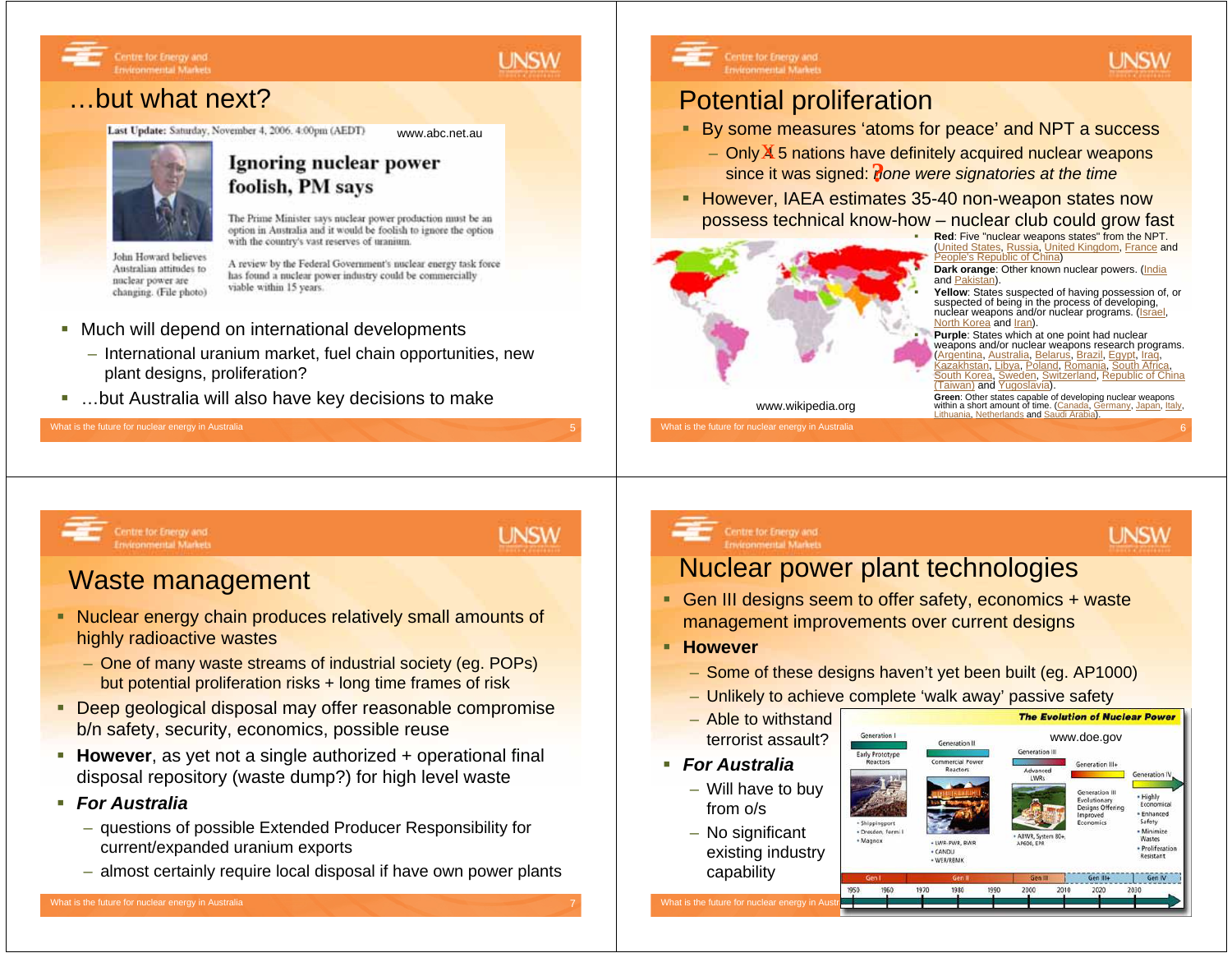

### Nuclear power plant economics

- **Considerable disagreement on nuclear's real costs** 
	- Many 'hard to price' externalities
		- Accident risks, waste disposal, decommissioning, proliferation
	- More government subsidies than any other energy technology
		- > 1/2 of all public energy R&D over last 30 years, blurred military + civilian budgets, Govt underwritten insurance
	- Unlikely that it is as low-cost as other options for many countries
		- **Countries with major nuclear not typically low-cost internationally**
		- <5% global Al smelting supplied by nuclear (www.world-aluminium.org) *New smelters primarily being fuelled by hydro, gas + geothermal*
		- Restructured competitive electricity industries have shown little interest in investing in new plant
	- **However**, climate change will change costs of main other options
- *For Australia*
	- No likely cost-advantage over other countries for nuclear: fuel only a small proportion of costs, plants will be imported

What is the future for nuclear energy in Australia

## Centre for Energy and

### Energy security

- Growing fossil-fuel security concerns *especially wrt gas*
- > 40 countries have potentially economic U resources but Canada + Sth Africa amongst few self-sufficient countries
- **Considerable debate over size of global U resources** 
	- Potential for closed fuel cycles reprocessing, fast-breeder
- **For Australia**
	- Plentiful U reserves
	- more other energy options than many other countries



**UNSW** 

**UNSW** 

## Centre for Energy and<br>Environmental Markets

### Climate change

- Avoiding dangerous warming
	- likely require global emission cuts of 50-70% by 2050
	- 20 year delay in taking action requires emissions to fall 3-7 times faster to a lower level than if we start now



# Centre for Energy and<br>Environmental Markets

## **UNSW**

**UNSW** 

### Australia's energy options

- **Need to assess future nuclear role through rigorous** transparent process that considers our other options
	- Key part of establishing societal consensus for 'tough' decisions
- **Many other options available** 
	- Large coal, gas + renewable resources; *none are perfect*
	- Energy intensive + low efficiency economy (2004 White Paper)
- Need a risk-based technology assessment framework
	- current technical status, integration into existing energy industry, present / possible future costs, potential scale + speed of deployment + abatement, other possible societal outcomes
- *For nuclear*
	- Proven plant options, good integration potential, med-high cost, slow to deploy, range of potentially adverse societal outcomes